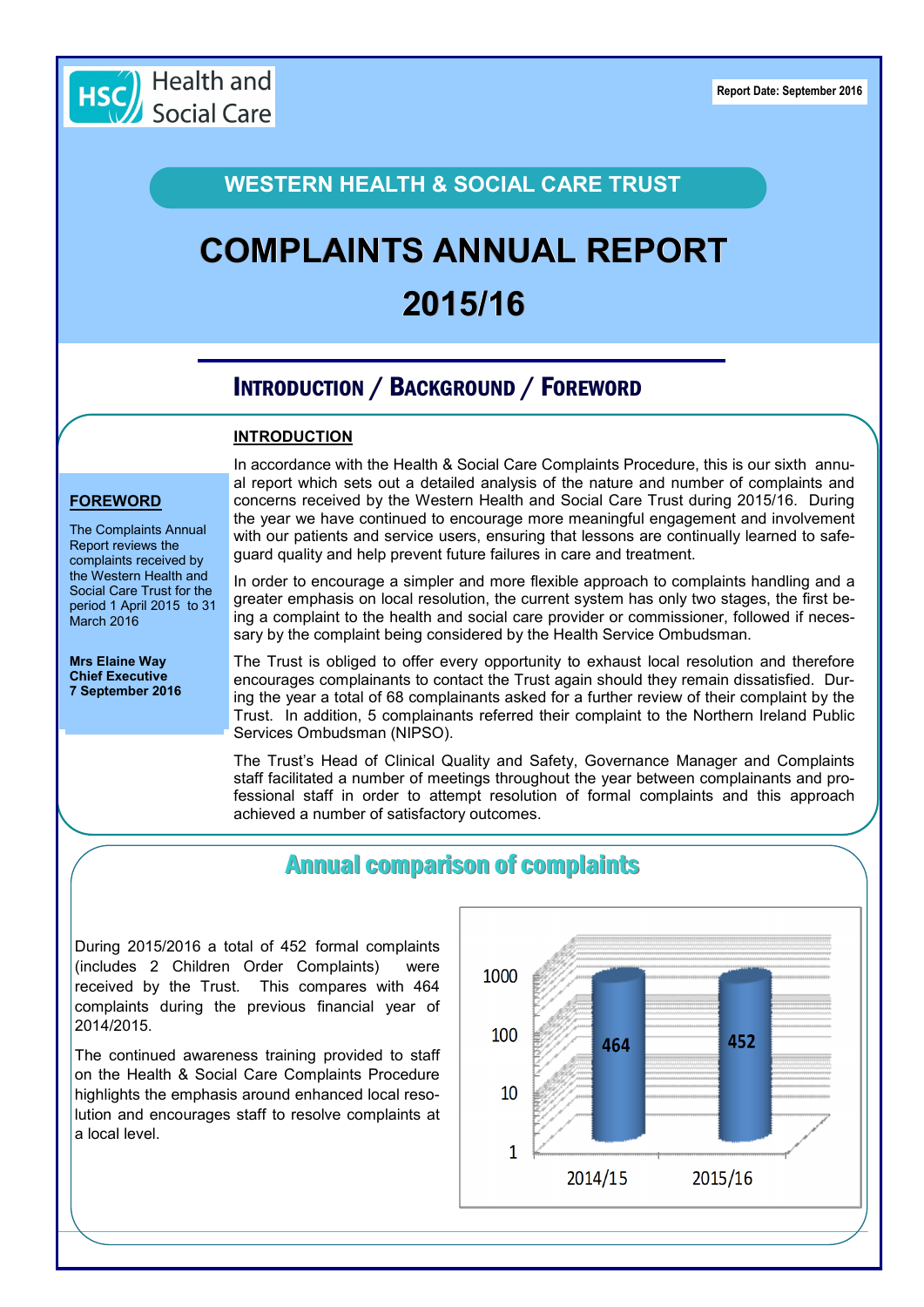#### What our service users complained about

#### **A total of 828 subjects were identified from the 452 complaints received during the 2015/16 year.**

| Treatment & Care, Quality (28)                               | 220 |
|--------------------------------------------------------------|-----|
| <b>Staff Attitude/Behaviour (24)</b>                         | 129 |
| Communication/Information to Patients (6)                    | 126 |
| <b>Clinical Diagnosis (5)</b>                                | 58  |
| <b>Treatment &amp; Care, Quantity (29)</b>                   | 56  |
| Professional Assessment of Need (22)                         | 42  |
| Admission into Hospital, Delay/Cancellation (Inpatients) (2) | 36  |
| <b>Waiting Times, Outpatient Departments (33)</b>            | 26  |
| <b>Discharge/Transfer Arrangements (13)</b>                  | 19  |
| <b>Patients' Privacy/Dignity (18)</b>                        | 19  |
| Appointments, Delay/Cancellation (Outpatient) (4)            | 16  |
| <b>Other (35)</b>                                            | 13  |
| <b>Waiting Times, Accident &amp; Emergency (32)</b>          | 13  |
| <b>Confidentiality (8)</b>                                   | 12  |
| <b>Policy/Commercial Decisions (21)</b>                      | 10  |
| Records/Records Keeping (23)                                 | 9   |
| <b>Access to Premises (1)</b>                                | 3   |
| <b>Environmental (14)</b>                                    | 3   |
| Transport, Late or Non-Arrival/Journey Time (26)             | 3   |
| <b>Children Order Complaints (34)</b>                        | 2   |
| <b>Complaints Handling (7)</b>                               | 2   |
| <b>Consent to Treatment (9)</b>                              | 2   |
| <b>Contracted Regulated Establishments and Agencies (10)</b> | 2   |
| <b>Patient's Status/Discrimination (20)</b>                  | 2   |
| Aids/Adaptations/Appliances (3)                              | 1   |
| <b>Hotel/Support/Security Services (15)</b>                  | 1   |
| <b>Other Contracted Services (11)</b>                        | 1   |
| Patient's Property/Expenses/Finance (19)                     | 1   |
| Transport, Suitability of Vehicle/Equipment (27)             | 1   |
| Totals:                                                      | 828 |

#### Which Directorates received complaints?

The following is a breakdown of the Complaints received by Directorate for the 2015/2016 year.

**Finance and Contracting** Performance & Service Improvement Adult Mental Health & Disability Services Primary Care and Older People Services Women & Children's Services **Acute Hospital Services** 

![](_page_1_Figure_7.jpeg)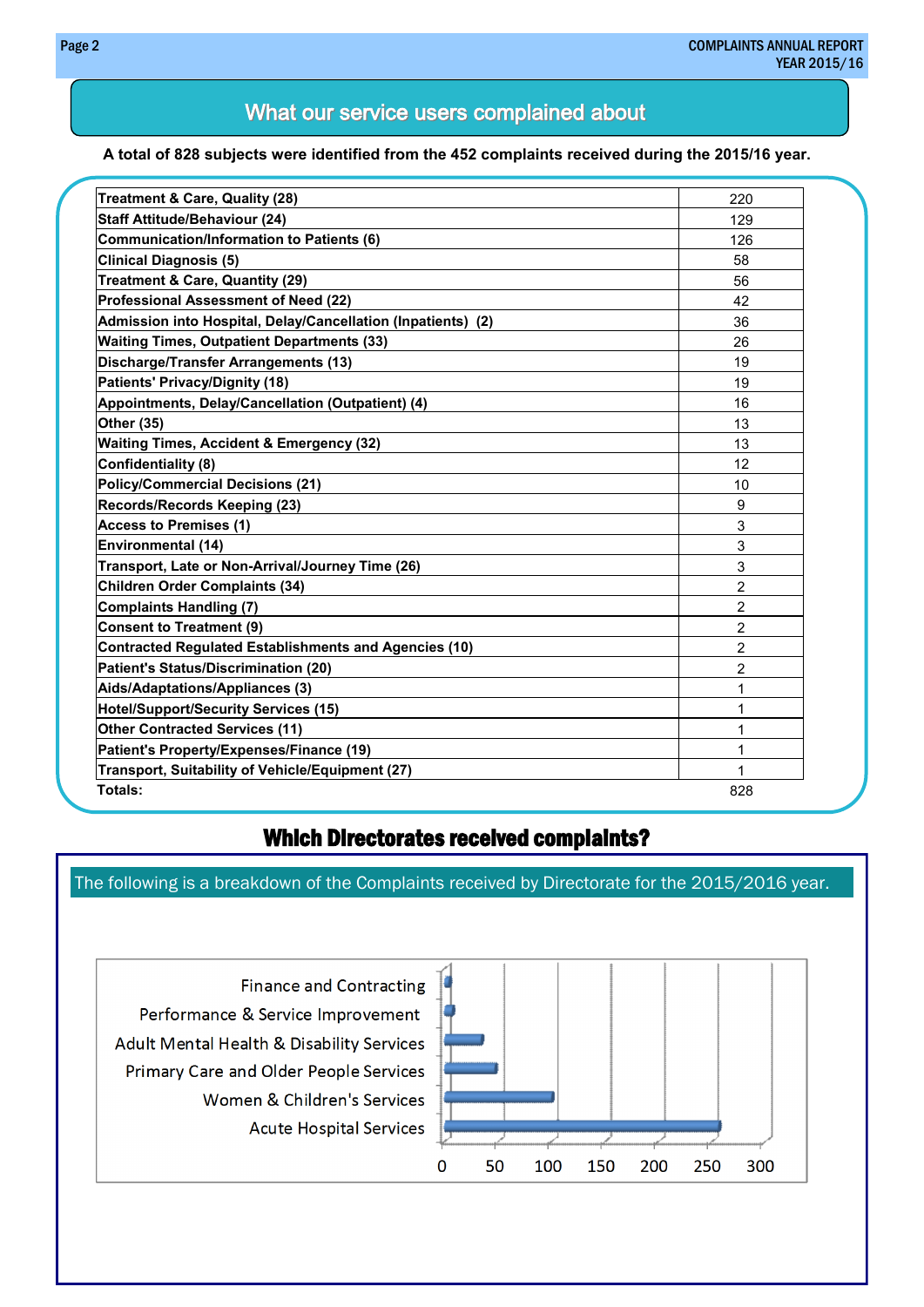![](_page_2_Figure_0.jpeg)